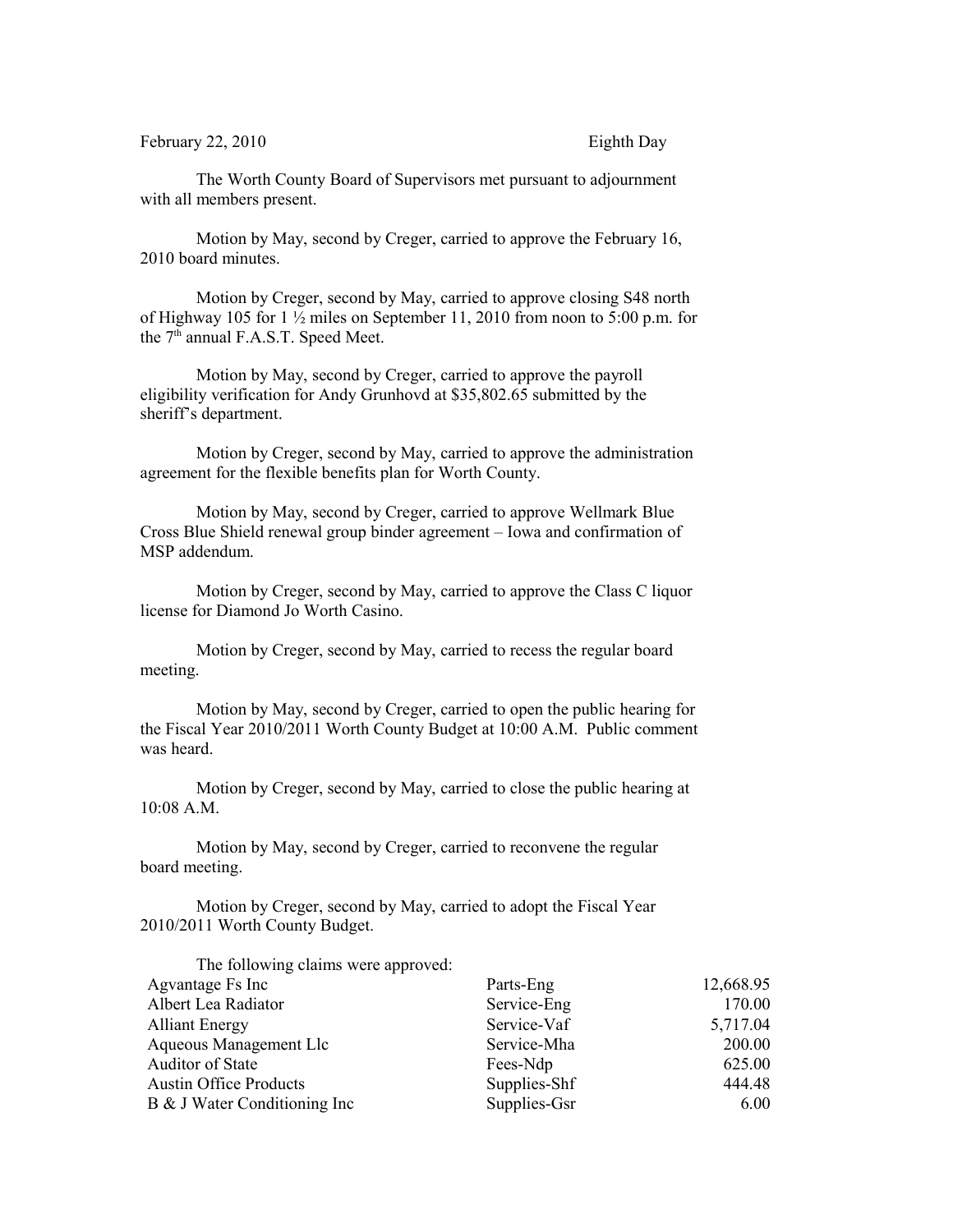| Bang, Darrell                                                    | Refund-Ins       | 45.00     |
|------------------------------------------------------------------|------------------|-----------|
| <b>Barco Municipal Products</b>                                  | Supplies-Eng     | 664.82    |
| Barnes Distribution Group Inc                                    | Parts-Eng        | 49.54     |
| Berge Oil Company                                                | Fuel-Eng         | 15,029.62 |
| <b>Black Hills Energy</b>                                        | Service-Eng      | 1,453.79  |
| Brumm, Richard                                                   | Mileage-Eng      | 144.44    |
| Butler, Shana                                                    | Mileage-Phd      | 121.25    |
| C J Cooper & Associates Inc                                      | Service-Eng      | 30.00     |
| Capranos, Thomas                                                 | Rent-Vaf         | 200.00    |
| Catco                                                            | Parts-Eng        | 2,379.55  |
| City of Fertile                                                  | Service-Eng      | 65.65     |
| City of Northwood                                                | Service-Vaf      | 17.00     |
| Clark, Kay                                                       | Mileage-Aud      | 27.78     |
| Community Care Inc                                               | Service-Mha      | 157.70    |
| <b>Community Services Assn</b>                                   | Dues-Mha         | 50.00     |
| <b>County Case Management</b>                                    | Service-Mha      | 126.00    |
| <b>Cummins Central Power Llc</b>                                 | Parts Return-Eng | 79.44     |
| D & L Equipment                                                  | Parts-Eng        | 121.41    |
| Dakin, Tom                                                       | Mileage-Asr      | 9.20      |
| Dave Syverson Ford Truck                                         | Parts-Eng        | 350.00    |
| Dick's Petroleum Company                                         | Supplies-Eng     | 114.80    |
| Dorsey, Kelli                                                    | Mileage-Phd      | 16.00     |
| Drivers Licenses Guide Co                                        | Supplies-Shf     | 28.95     |
| Duncan Heights Inc                                               | Service-Mha      | 2,961.74  |
| <b>Electronic Engineering</b>                                    | Supplies-Shf     | 247.72    |
| <b>Fallgatter's Market</b>                                       | Supplies-Vaf     | 99.23     |
| Fastenal                                                         | Supplies-Eng     | 464.03    |
| Ferden, Eugene                                                   | Meeting-Vaf      | 61.04     |
| Ferley, Paul                                                     | Meeting-Vaf      | 50.00     |
|                                                                  | Service-Mha      | 744.00    |
| <b>Floyd County Social Services</b><br>Franklin General Hospital | Edu-It/Gis       | 115.00    |
| Gardiner Thomsen                                                 | Audit-Ndp        | 12,000.00 |
|                                                                  | Rent-Ema         | 110.00    |
| Goeken, Mary                                                     |                  |           |
| <b>Grafton Fire Department</b>                                   | $Exp-E911$       | 2,000.00  |
| Greve Law Office                                                 | Rent             | 300.00    |
| Hackbart, Philip E.                                              | Meeting-Vaf      | 61.04     |
| Hawkeye Foodservice Dist                                         | Supplies-Shf     | 141.24    |
| <b>Heartland Power Coop</b>                                      | Service-Eng      | 286.99    |
| Hendrikson, Debra                                                | Mileage-Hha      | 125.00    |
| Huebner, Cheryl                                                  | Mileage-Phd      | 208.15    |
| I Wireless                                                       | Service-Shf      | 627.77    |
| <b>Interstate Motor Trucks</b>                                   | Parts-Eng        | 144.05    |
| Iowa Dept of Transportation                                      | Edu-Eng          | 12,077.70 |
| <b>Iowa Emergency Management Asso</b>                            | Dues-Ema         | 50.00     |
| Isac                                                             | Edu-Con          | 195.00    |
| Isac Group Health                                                | Health Ins Prem  | 34,768.00 |
| Joe's Collision & Performance                                    | Supplies-Shf     | 34.35     |
| Johnson, Hal                                                     | Rent             | 940.00    |
| Johnson, Teresa                                                  | Mileage-Phd      | 47.50     |
| Kathleen's Care Inc                                              | Service-Mha      | 744.00    |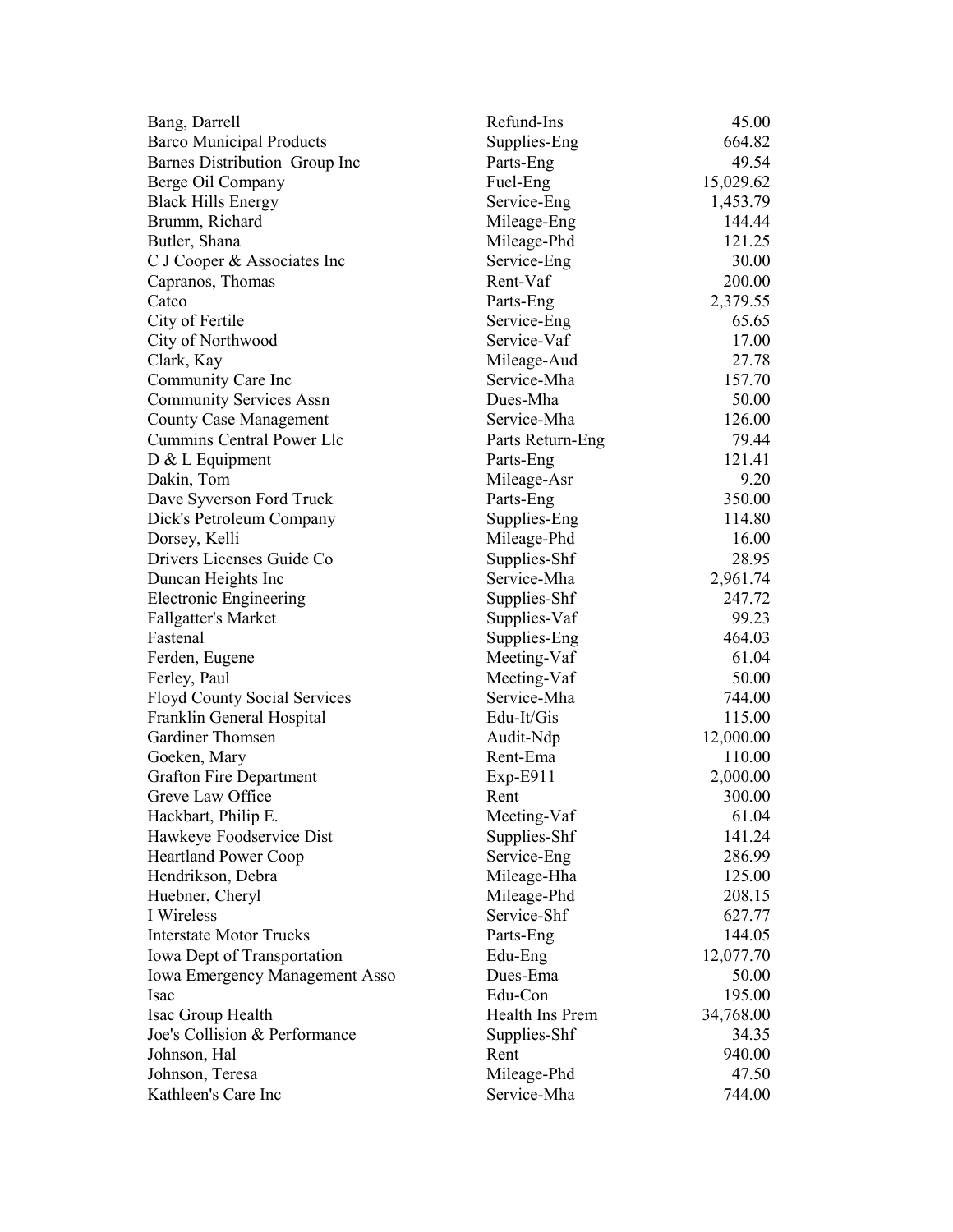| Knudtson, Donald                   | Mileage-Asr         | 15.64     |
|------------------------------------|---------------------|-----------|
| Kuennen, Joseph                    | Parts-Gsr           | 94.00     |
| Larry Elwood Construction          | Parts-Eng           | 118.60    |
| Larsen Plumbing                    | Service-Shf         | 69.00     |
| <b>Liberty Square</b>              | Service-Mha         | 1,979.66  |
| Low's Standard                     | Fuel-Asr            | 84.12     |
| Mail Services Llc                  | Service-Trs         | 239.48    |
| Manly Junction Signal              | Service-Asr         | 594.52    |
| Marshall & Swift Inc               | Supplies-Eng        | 281.85    |
| Martin Bros Dist Co. Inc.          | Supplies-Gsr        | 922.82    |
| <b>Mason City Business Systems</b> | Service-Phd         | 262.81    |
| Medline Industries Inc.            | Supplies-Phd        | 106.46    |
| Mental Health Center               | Service-Mha         | 2,946.00  |
| Mercy Home Care                    | Supplies-Phd        | 94.00     |
| Midwest Wheel Companies            | Supplies-Eng        | 583.11    |
| Mueller, Dean A                    | Exp-Con             | 92.94     |
| Myli, Diane                        | Mileage-Phd         | 40.10     |
| Napa Auto Parts                    | Supplies-Eng        | 140.40    |
| Niacc                              | Edu-Hha             | 255.00    |
| North Country Equipment            | Parts-Eng           | 201.66    |
| Northwood Anchor                   | Service-Asr         | 543.59    |
| Northwood Electric Inc             | Service-Eng         | 142.26    |
| Northwood Lumber Co                | Supplies-Eng        | 19.28     |
| Northwood Welding Inc              | Supplies-Con        | 59.20     |
| Northwoods State Bank              | Supplies-Trs        | 8.60      |
| <b>Olsons Trading Post Inc</b>     | Tools-Eng           | 199.99    |
| Paetec                             | Service-Eng         | 9.14      |
| Parmley, Jerry                     | Mileage-Vaf         | 84.06     |
| Pictometry International Corp      | Service-Dap         | 1,920.00  |
| Pritchard's of Northwood Inc       | Service-Asr         | 359.90    |
| Pronto Market                      | Supplies-Vaf        | 50.00     |
| <b>Quill Corporation</b>           | Supplies-Phd        | 156.03    |
| Qwest                              | Service-Dap         | 1,905.60  |
| Randall Ready Mix Llc              | Sand-Eng            | 250.49    |
| <b>Reserve Account</b>             | Postage-Asr         | 3,000.00  |
| Reyerson, Jessica                  | Mileage-Phd         | 77.00     |
| Robb, Tyson                        | Bounty-Daa          | 40.00     |
| Rohne, Joel                        | Exp-It/Gis          | 234.26    |
| Russell, Joyce                     | Mileage-Asr         | 21.16     |
| Scott Van Keppel Llc               | Credit-Eng          | 12,161.77 |
| South Minnesota Lubes              | Supplies-Eng        | 4,072.75  |
| St. Ansgar Plumbing & Heating      | Service-Con         | 502.40    |
| <b>Staples Credit Plan</b>         | Supplies-Phd        | 97.26     |
| Steele, Drew                       | Bounty-Daa          | 330.00    |
| Terminal Supply Co.                | Return Supplies-Eng | 348.87    |
| Thompson, Mike                     | Reimb For Parts-Eng | 12.85     |
| Treasurer, State of Iowa           | Fees-Mha            | 150.00    |
| Treasurer-State of Iowa            | Service-Mha         | 7,860.92  |
| <b>Treat America Food Services</b> | Exp-Shf             | 6.50      |
| Truax Company Inc                  | Supplies-Con        | 102.00    |
|                                    |                     |           |